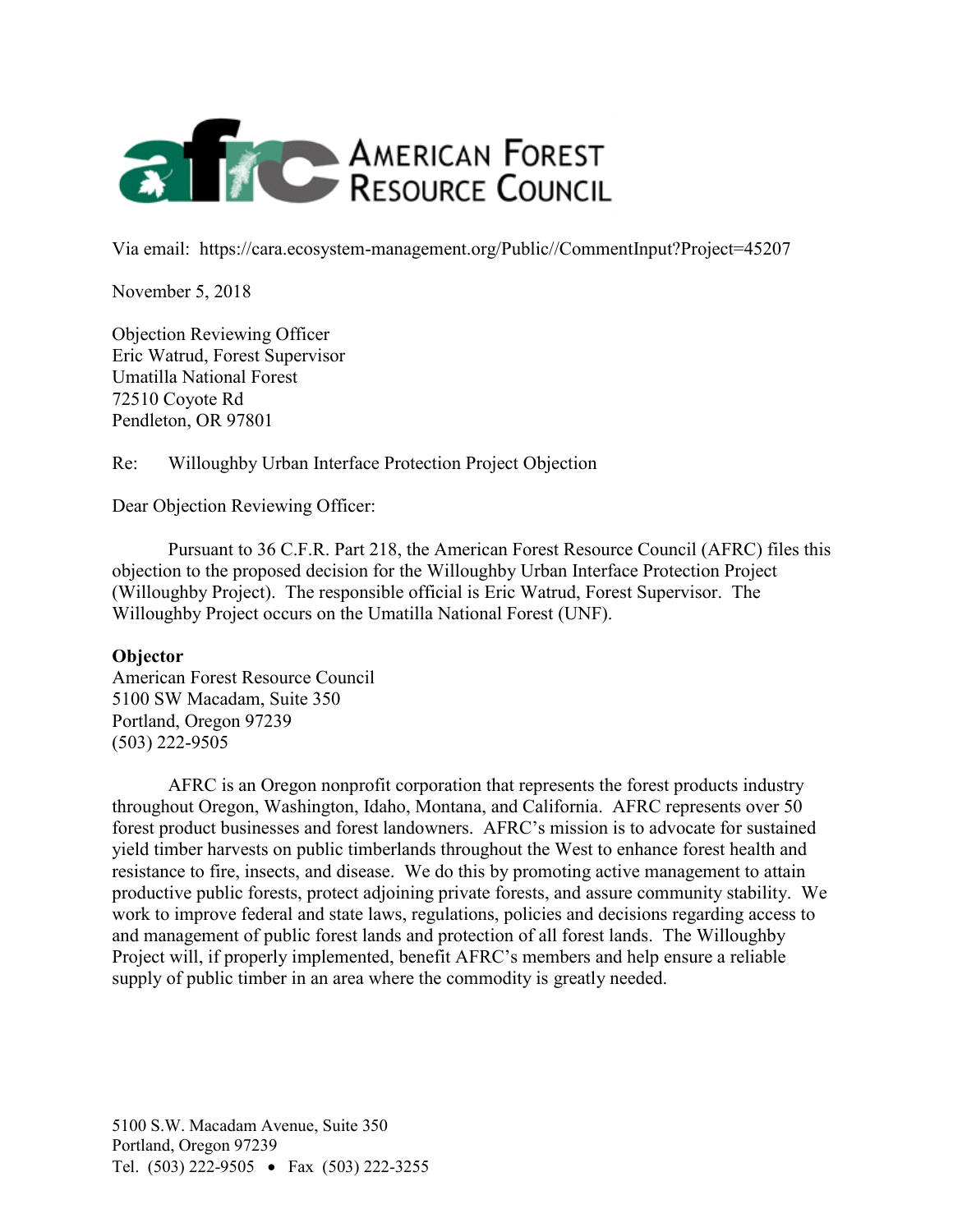**Objector's Designated Representative** Irene Jerome 408 SE Hillcrest Rd John Day, OR 97845 (541) 620-4466 ijerome@amforest.org

## **Reasons for the Objection**

The content of the objection below is based upon the prior specific written comments submitted by AFRC in response to scoping and the Willoughby Draft Environmental Assessment (DEA) which are hereby incorporated by reference.

AFRC requested in the DEA that the UNF modify the purpose and need by adding **"economic viability & support to the local infrastructure."** Supporting local industry and providing useful raw materials to maintain a robust manufacturing sector should be a principal objective of any project proposed on NFS lands. In the Willoughby Final Environmental Assessment (EA), the purpose and need is presented on page 2. The purpose and need has not been modified to include **"economic viability & support to the local infrastructure.** Maintaining the forest products industry and providing raw materials to the local infrastructure should be a primary driver of the purpose and should be identified as a critical "need," on any project that removes commercial material regardless of the primary purpose. The forest products industry provides both the vehicle and many of the funds to help reduce the fuels in wildland urban interface areas as well as providing essential support to local economies. The City of Prineville and the Ochoco Forest Restoration Collaborative are currently in the process of reestablishing a mill in the central Oregon area. Local markets for materials removed from the Ochoco National Forest are not available and transportation costs to other areas are high. Milling and processing infrastructure costs millions of dollars and is very difficult to get back once it is lost. The UNF must better recognize the importance of the local forest products infrastructure by emphasizing the role industry plays in fuels reduction and potential removal to provide some economic return.

AFRC objects to leaving all trees that are greater than 21 inches at diameter breast height (dbh), especially white fir and spruce that may be decadent and or diseased. These types of trees often create serious safety issues and hazardous conditions for firefighters and timber fallers during wildfire events. AFRC also questions whether fuel reduction needs can adequately be met by leaving these trees. In particular, we believe that this limitation is inconsistent with two of the stated "Needs" described on page 2 of the EA. These are:

- Reduce and thin surface, ladder, and crown fuels to reduce the probability of surface fire transitioning to crown fire and generating embers that can drift, land and ignite spot fires.
- Treat crown fuels to reduce the potential for spread of fire through the crowns once fire reaches the crowns from the surface.

We believe that implementation of this design feature will ultimately retard the UNF 's ability to meet this Need.